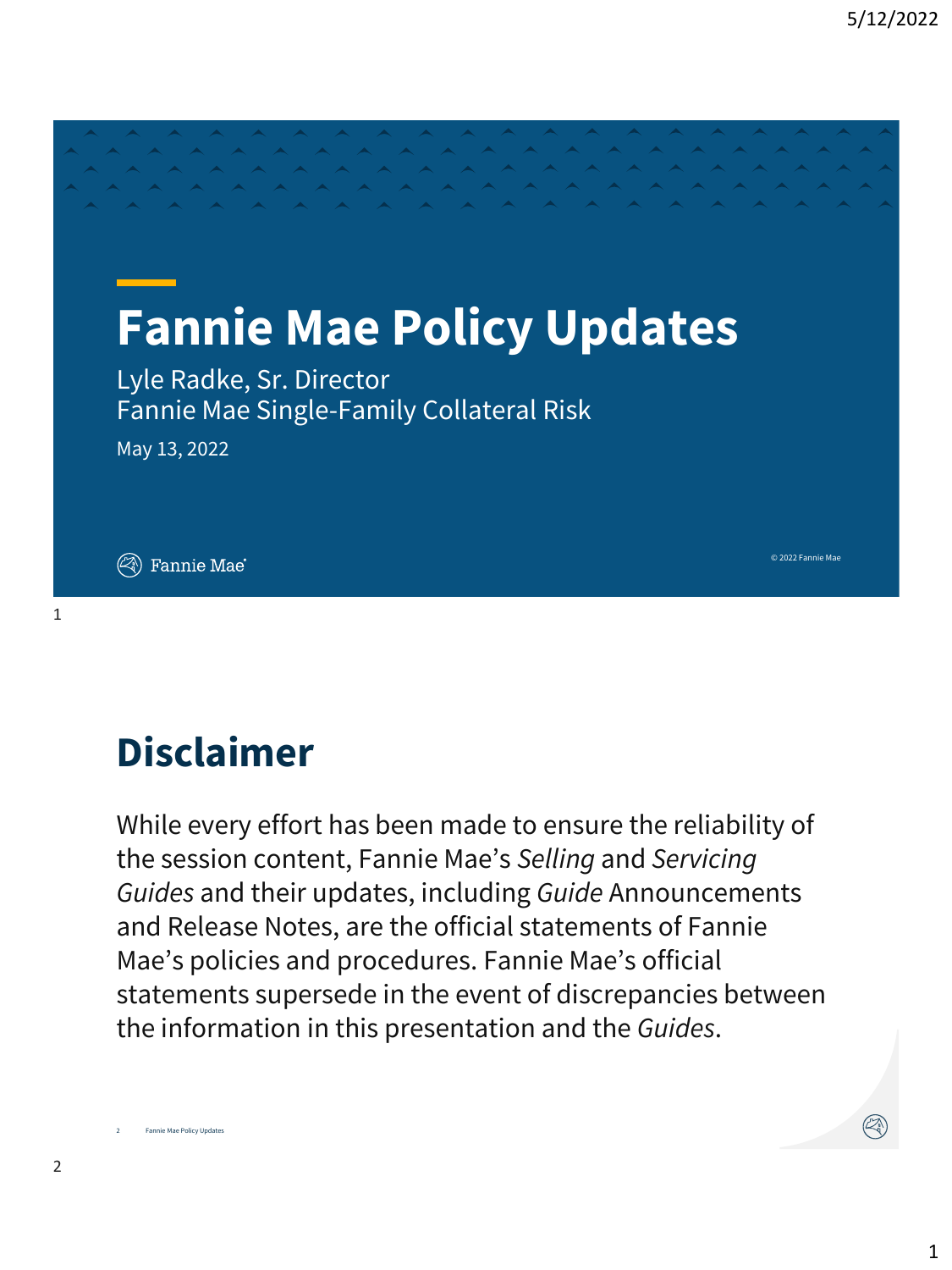#### **Agenda**

#### **Intro to Fannie Mae**

- **Importance of Appraisals**
- **Challenges**
- **Adoption by Reference**

#### **Recent Appraisal Initiatives**

- **ANSI standard (Z765-2021)**
- **Desktop and Hybrid Appraisals**
- **UAD update**
- **Appraisal Quality Monitoring (AQM)**

**Q&A**

Fannie Mae Policy Updates

### **Secondary market**

Providing liquidity to the housing market and investment options to investors.

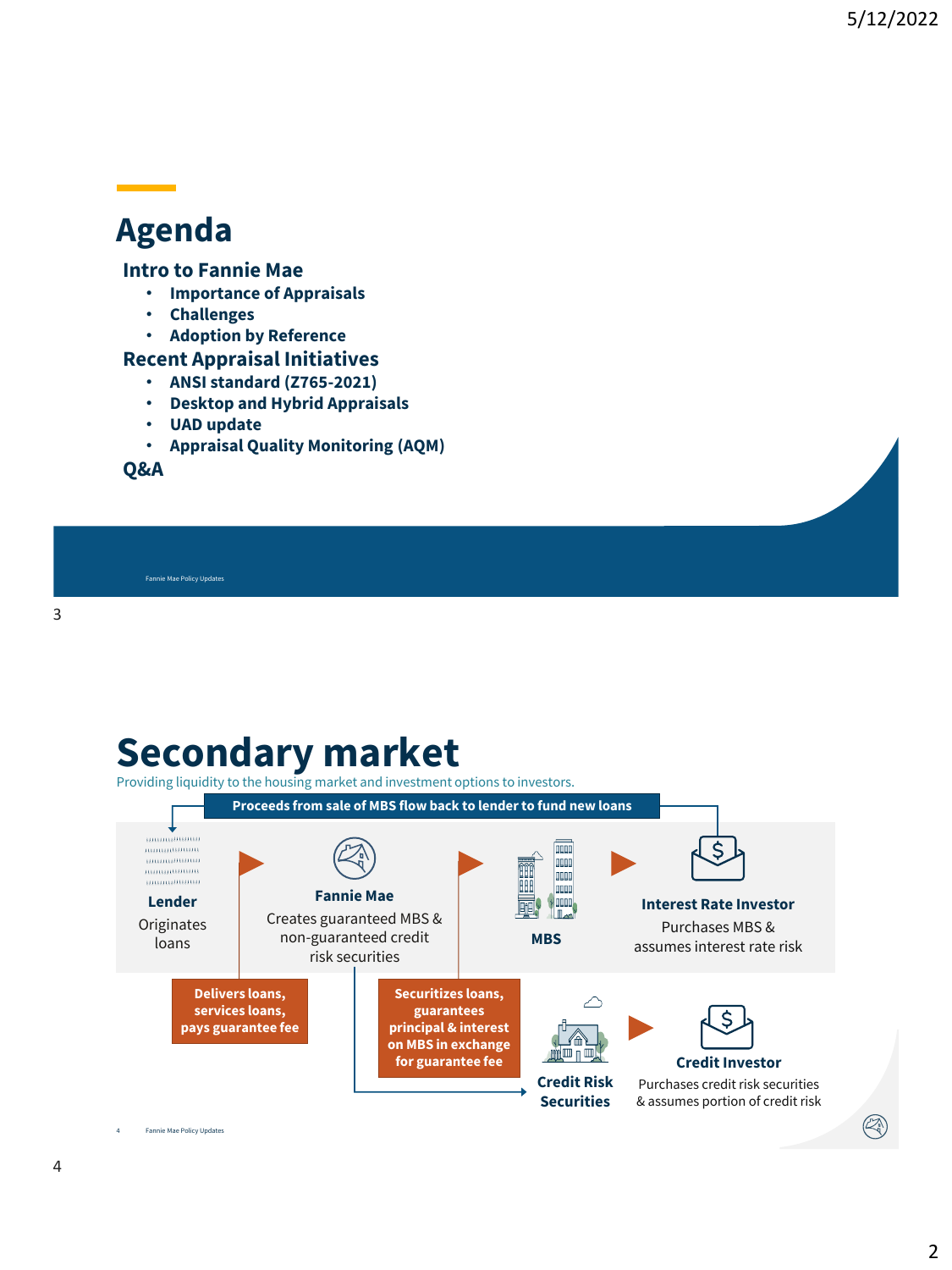# **Importance of Value**

Loan to value ratio (LTV) is a fundamental driver of our business

#### Risk managements is our cornerstone



# **Why Modernize Appraisals**

Credentials and the established appraisal process are insufficient mechanisms.

- Opinion is more vulnerable to dispute than fact
- Accuracy is hard to measure
- Appraisal results sometimes lack consistency and reproducibility
- Lack of certainty leads to burdensome quality control processes

**Fannie Mae appraisal policies aim to increase accuracy and reliability.**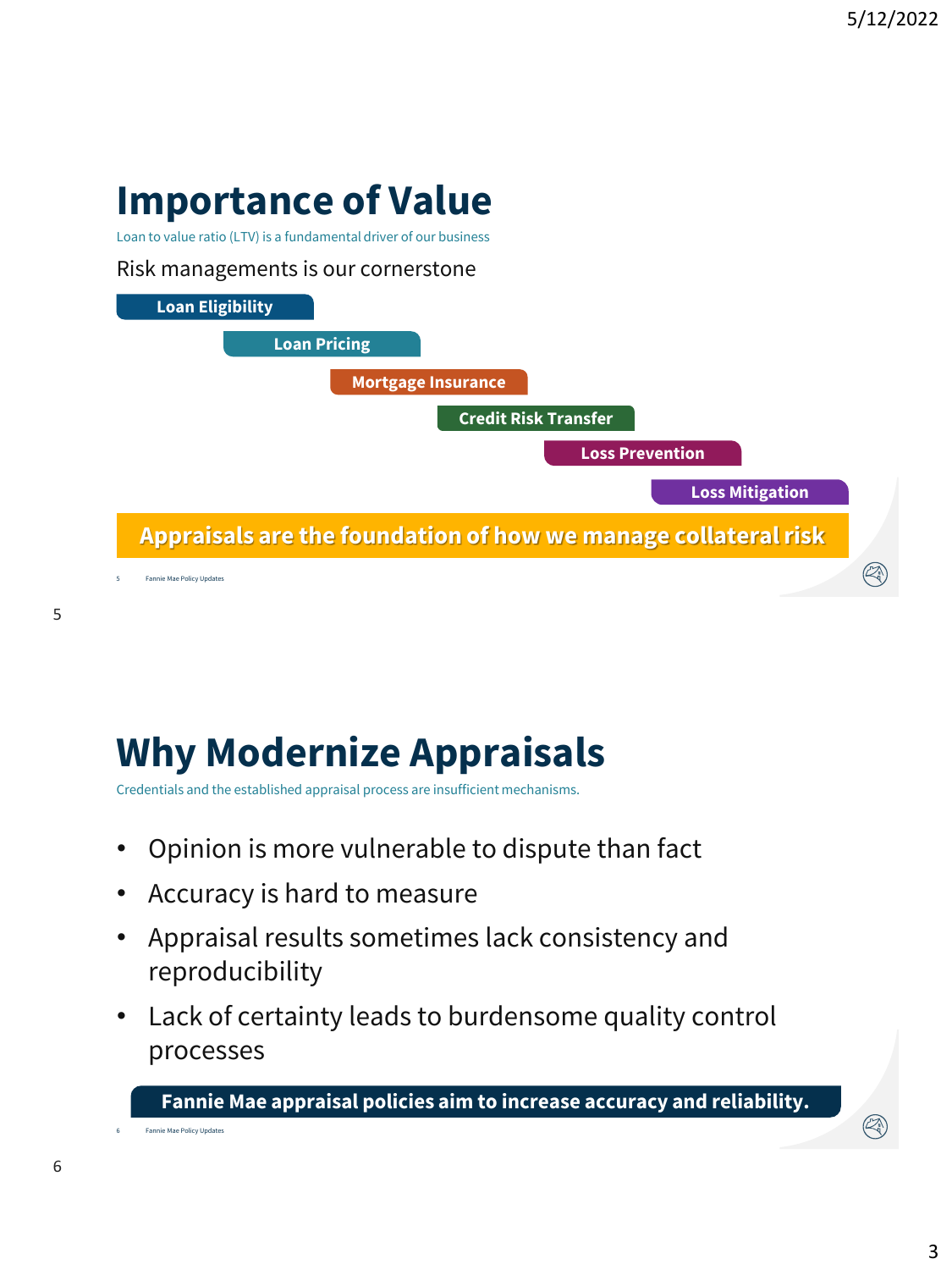### **Appraisal Supply and Demand**

Uniform Collateral Data Portal® (UCDP®) appraisal submission volume (demand) has increased steadily over the last decade reaching record highs this spring, while the number of active appraisers (supply) has gradually declined at about 1% per year\*.



### **New Technology in Valuation**

Combining multiple technologies can change how we analyze data, quantify market reaction, and manage collateral risk.

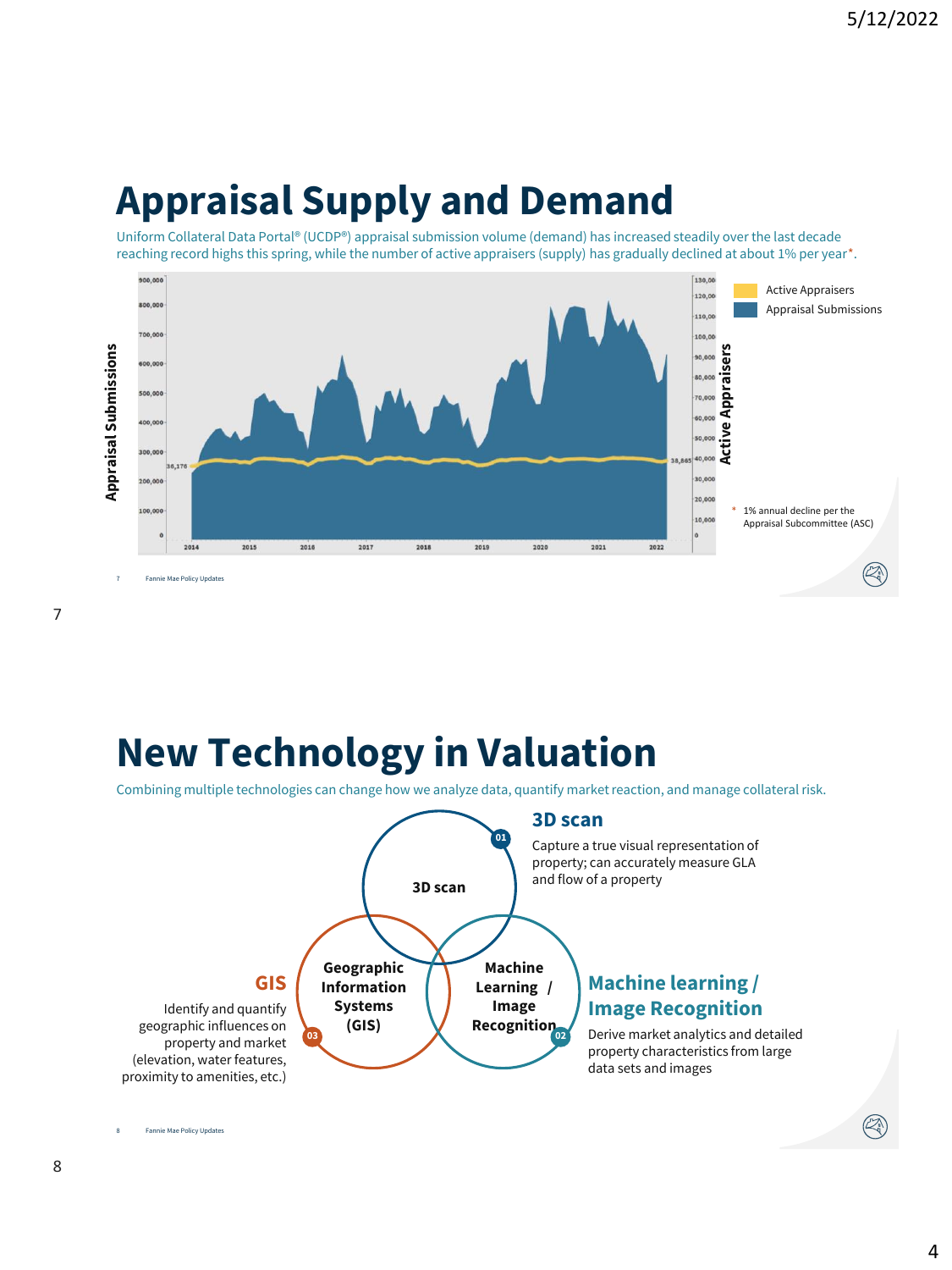## **Standards Adopted by Reference**

The process of adopting standards created by industry experts.

Adoption by reference enables industry-maintained guidelines to be in place while also updated by industry needs.

**Our** *Selling Guide* **incorporates several industry**  *s***tandards by reference:**

- **Appraiser Independence Requirements (AIR)**
- **ANSI standard Z765-2021 (sq ft)**
- **Uniform Appraisal Dataset (UAD)**
- **Uniform Standards of Professional Appraisal Practice (USPAP)**

9

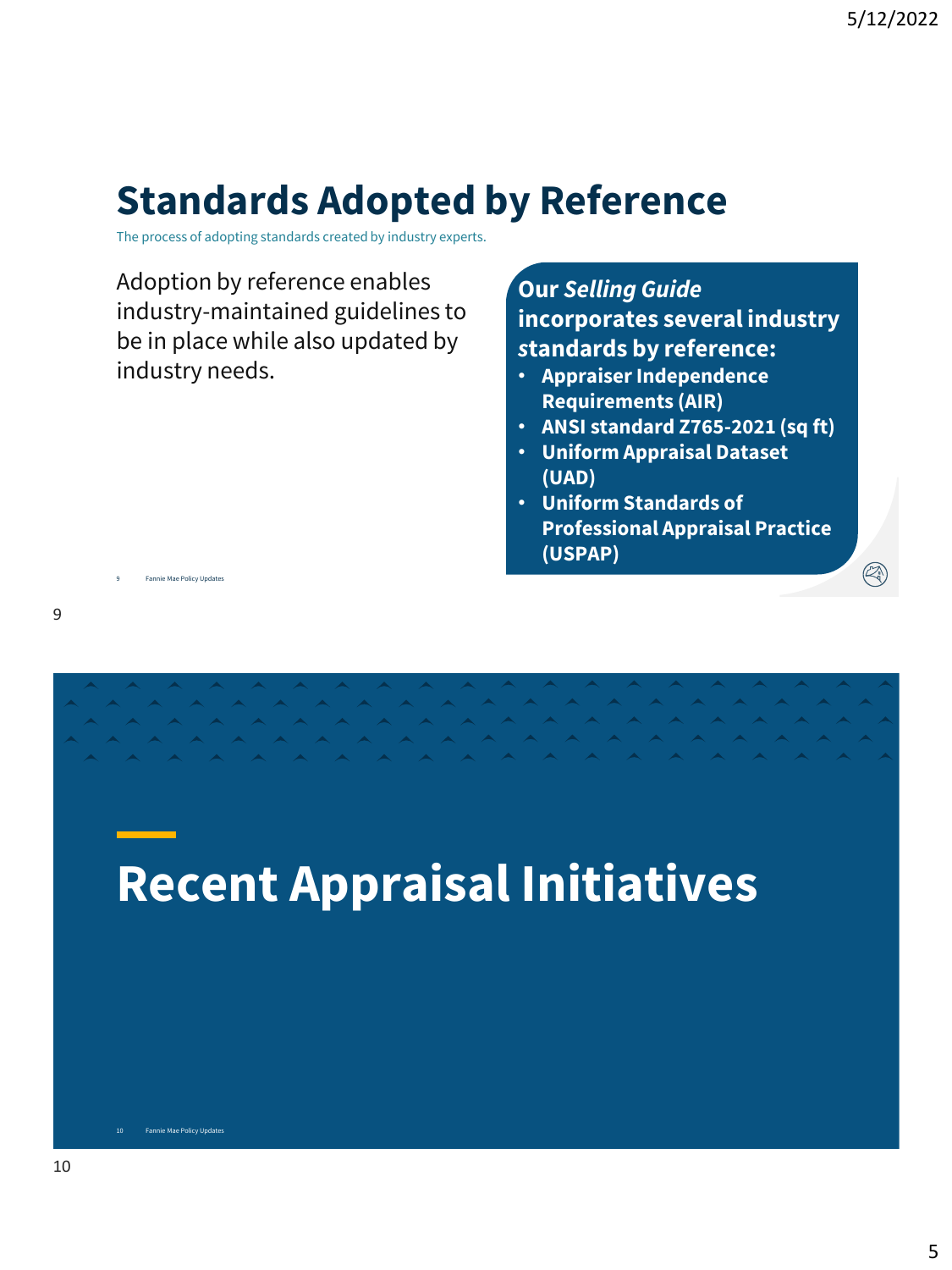### **In case you missed it …**

- The December 15, 2021, *Selling Guide* update adopts the ANSI standard (Z765-2021) square footage method to measure, calculate, and report GLA and non-GLA areas of subject properties.
- We require appraisers to comply with the ANSI standard for appraisals with effectives dates on or after **April 1, 2022**.
- If adherence to the standard is not possible, there is an exception process.

```
11
```
# **Benefits of a Universal Standard**

What's in it for you?

- Creates alignment across multiple professions and sources
- Consumer protection and reduction of potential bias
- Transparent and repeatable for the appraisal report reader
- Professional and defensible for the appraiser
- Consistent unit of comparison for transactional data
- Higher confidence risk management and valuation modeling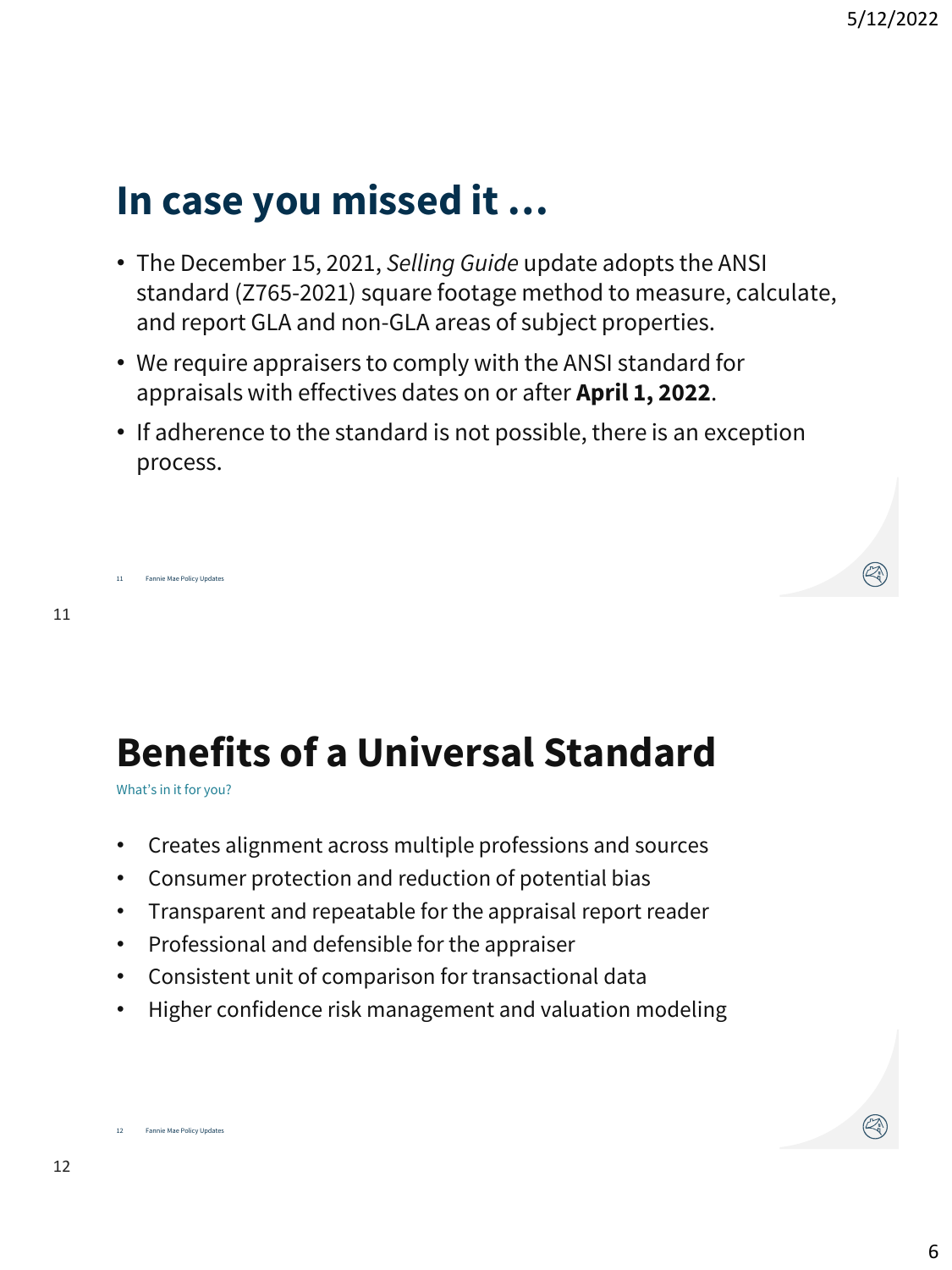#### **The Modern Valuation Spectrum**

#### $\blacklozenge$   $\blacklozenge$   $\blacklozenge$  Data, model, technology-driven solutions



#### **Appraisal Waivers**

Uses data and a modeling framework to confirm the validity of the value/sales price. Especially well-suited for low-risk refinances when subject and market data is abundant.



#### **Inspection-based Appraisal Waivers**

Property data is collected by a<br>vetted third party (real estate agent, insurance inspector, appraiser, etc.). Lender reviews data and warrants property eligibility.

# ௹

#### **Desktop Appraisals**

Appraiser completes the appraisal without physically inspecting the<br>property, using data from various sources (agents, homeowners, MLS,<br>tax records, etc.). Best suited for purchase transactions.

#### Appraiser-dependent solutions  $\rightarrow \rightarrow \rightarrow$



#### **Hybrid Appraisals**

Property data collected by a vetted third party (real estate agent,<br>insurance inspector, appraiser, etc.) is passed to an appraiser to perform an enhanced version of a desktop appraisal.

For loans that do not qualify for waivers or do not have reliable prior observations of the subject property.

#### **Traditional Appraisals**

For complex property types or situations where data is sparse.

Opportunity exists to improve the traditional appraisal process with technologies such as 3D scans, standardization of data, and enhanced analytical tools.

Alternative-scope valuation approaches

13

#### **Desktop Appraisals**

Program introduction

**Leveraging the wealth of data, the power of advanced analytics, and the speed of technology, appraisers can perform desktop appraisals without physically inspecting the property.**

#### **The latest innovation for valuation modernization efforts:**

- Increases appraisal process flexibility and speed
- Reduces the potential for appraiser bias
- Alleviates appraiser capacity issues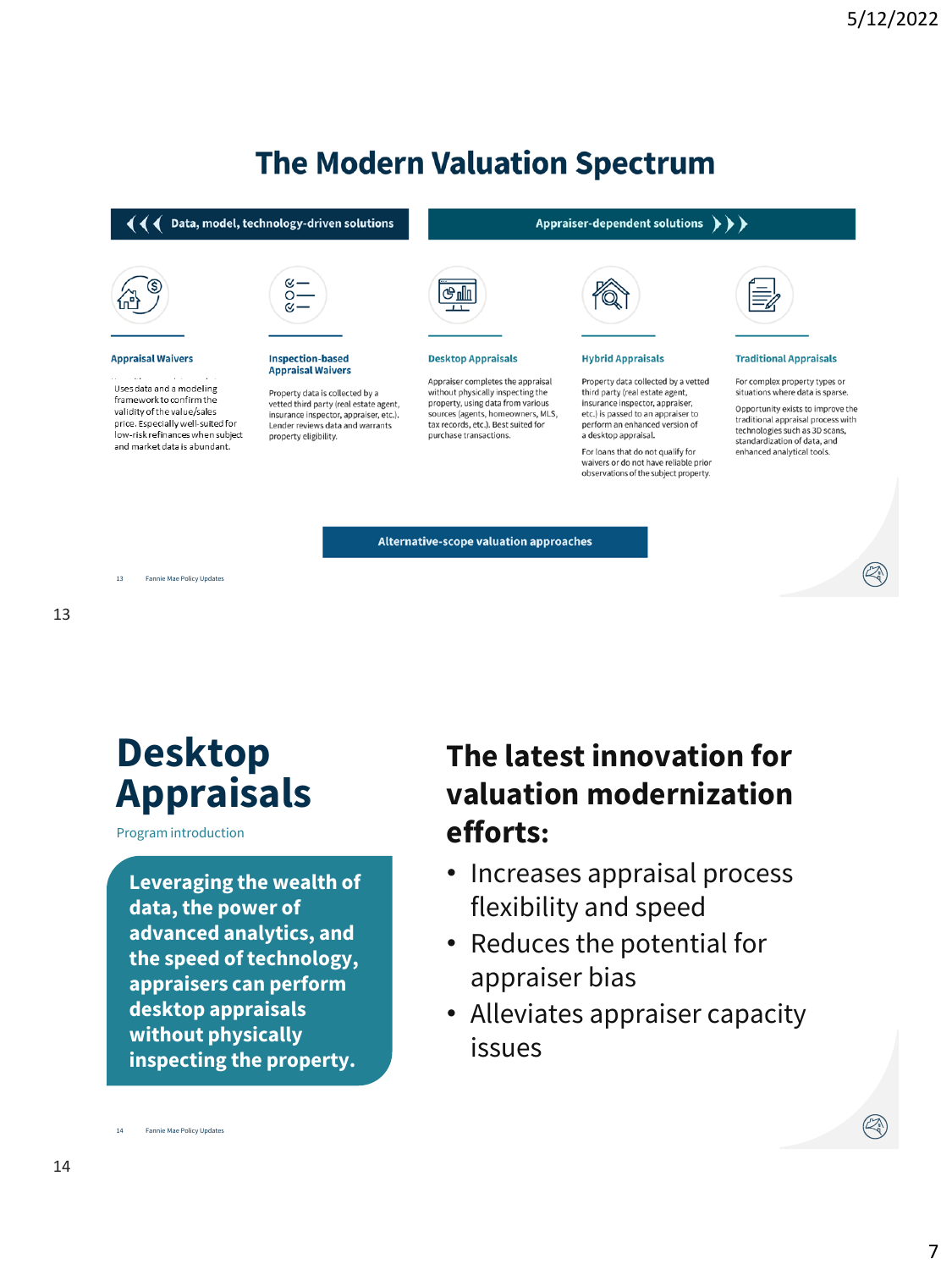### **Desktop Appraisal Benefits**

- $\sigma$  Supports digital transformation in the mortgage origination process.
- $\mathcal C$  Cost- and time-efficient process benefits borrowers and lenders.
- $\mathcal C$  Reduces confirmation bias.
- $\odot$  Mitigates appraiser capacity constraints.
- $\alpha$  Rigorous testing shows similar risk performance compared to traditional appraisals.
- $<$  Improves disaster / pandemic response time.

15 Fannie Mae Policy Updates

15

# **Appraisal Assignment Type**

Policy Details: *Selling Guide* B4-1.2-02, Desktop Appraisals

#### **Uniform Residential Appraisal Report (Desktop)**

| Appraisal Assignment Type:               | <b>Desktop Appraisal</b> Subject Property Data Collection Date: |                              |
|------------------------------------------|-----------------------------------------------------------------|------------------------------|
| Subject Property Data Collection Method: | <b>Other</b>   Subject Property Data Collection Workforce:      | $\triangleright$ Leave blank |

Loan Delivery will validate the new desktop DU message ID is present when a desktop appraisal assignment type is indicated on Form 1004 Desktop.

The appraiser will indicate the assignment type in the Additional Comments section of Form 1004 Desktop.

Data enumeration will be validated at point of UCDP submission.

Remediation of inaccurate data may require a resubmission of the appraisal.

Fannie Mae Policy Updates 16

16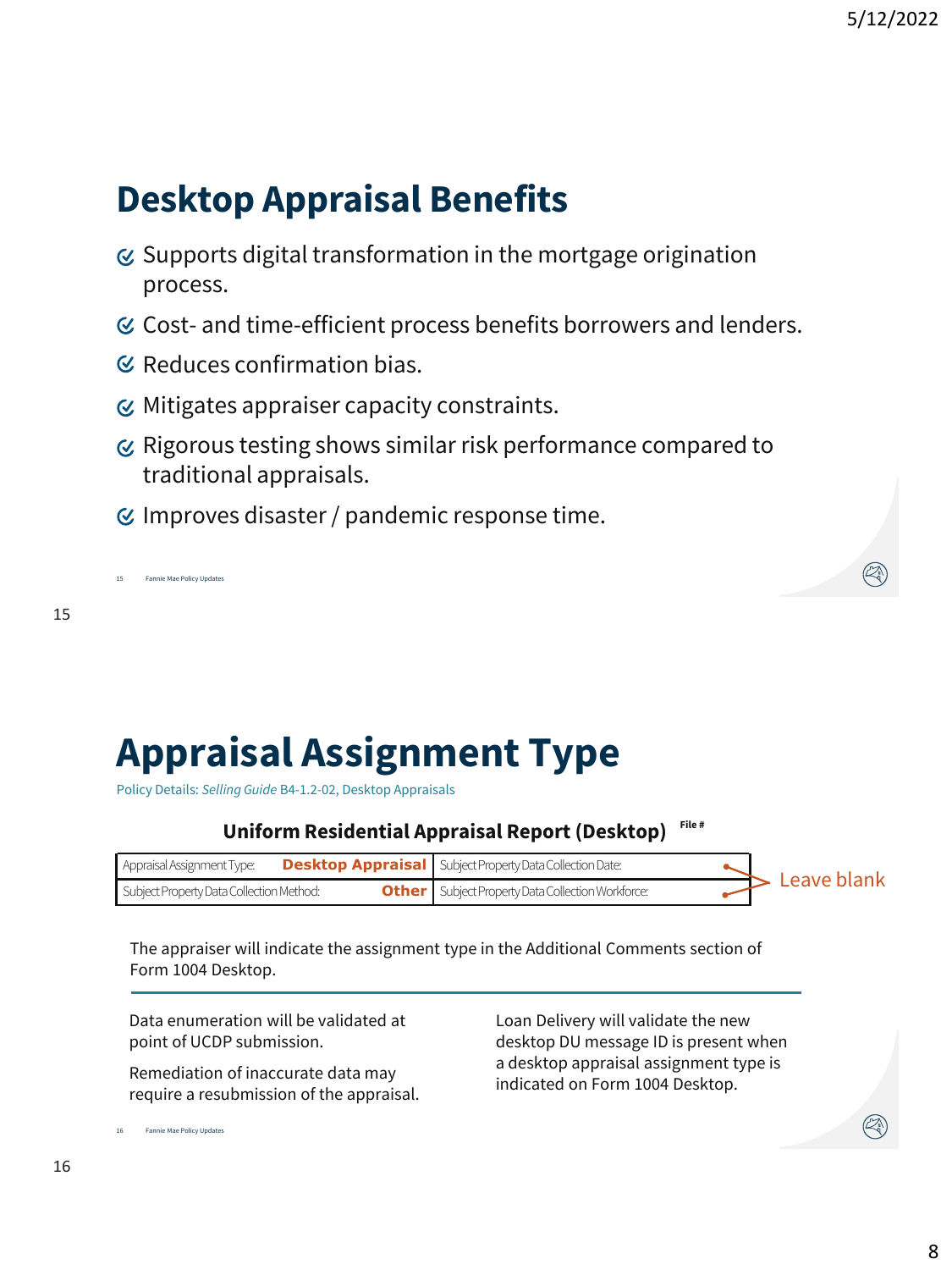### **Floor Plan**

Policy Details: *Selling Guide* B4-1.2-01, Appraisal Report Forms and Exhibits

A footprint sketch or floor plan must be software-generated (not hand drawn) and indicate dimensions and calculations that demonstrate how the estimate for gross living area was derived.

The floor plan must include:

- Interior walls,
- Doorways,
- Staircases,
- Exterior ingress/egress,
- Labels for each room, and
- Provide the dimensions of all exterior walls

Fannie Mae Policy Updates 17

17

**Alternative-scope Valuation Approaches**

1004 Forms differ by approach

#### **Desktop appraisal**

**An appraisal assignment for which the scope of work does not include field work by the appraiser and does not include reviewing a recent interior / exterior property data report.**

#### **Hybrid**

**An appraisal assignment consisting of a desktop appraisal for which the scope of work includes reviewing a recent interior/exterior property data report.** 

18 Fannie Mae Policy Updates

#### **URAR Hybrid and Desktop Appraisal Forms — Overview**

Provides a line-by-line comparison of differences between Forms 1004 and 1004 (Desktop). Although this includes comparisons of both Forms 1004 (Hybrid) and 1004 (Desktop), the Hybrid form is not currently in use, per the *Selling Guide*.

#### **Additional Resources**

- About Desktop Appraisals
- URAR Hybrid and Desktop Appraisal Forms — Quick Reference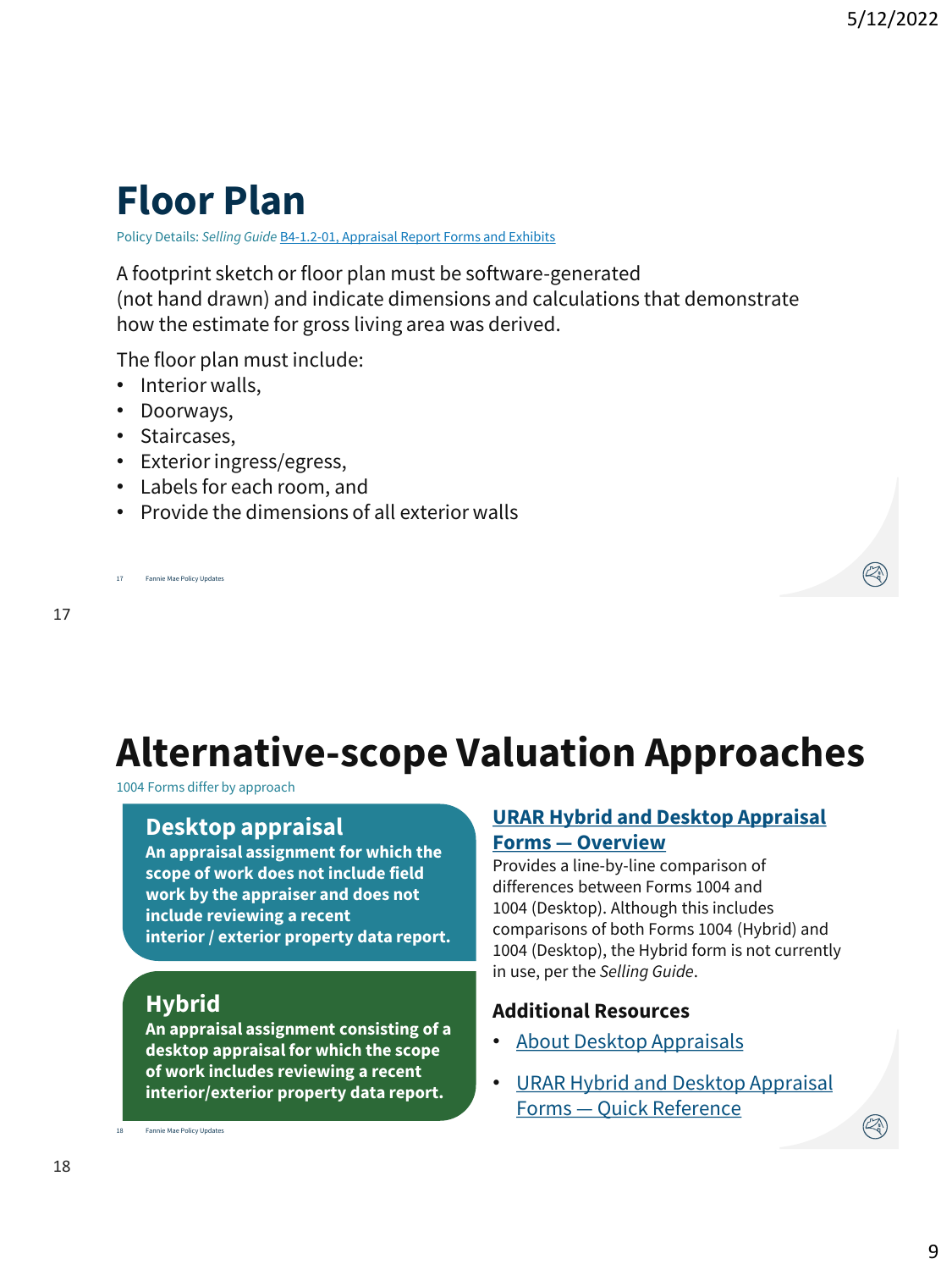# **Uniform Appraisal Dataset (UAD) and Forms Redesign**

#### **Changes to the URAR**

**Eannie Mae Policy Undates** 

Tentative timeline is available on the Fannie Mae UAD page: https://singlefamily.fanniemae.com/delivering/uniformmortgage-data-program/uniform-appraisal-dataset

- **Highest and Best Use** Future information captured to support Highest and Best Use.
- **Prior Sales and Transfers** Will capture details around prior sales and transfers for both the subject and comparables.
- **Prior Services** The prior service has been moved into the certifications.
- **Quality and Condition** The quality and condition will be reported for the interior and exterior individually, then reported as the whole. This will help when one rating is different than the other.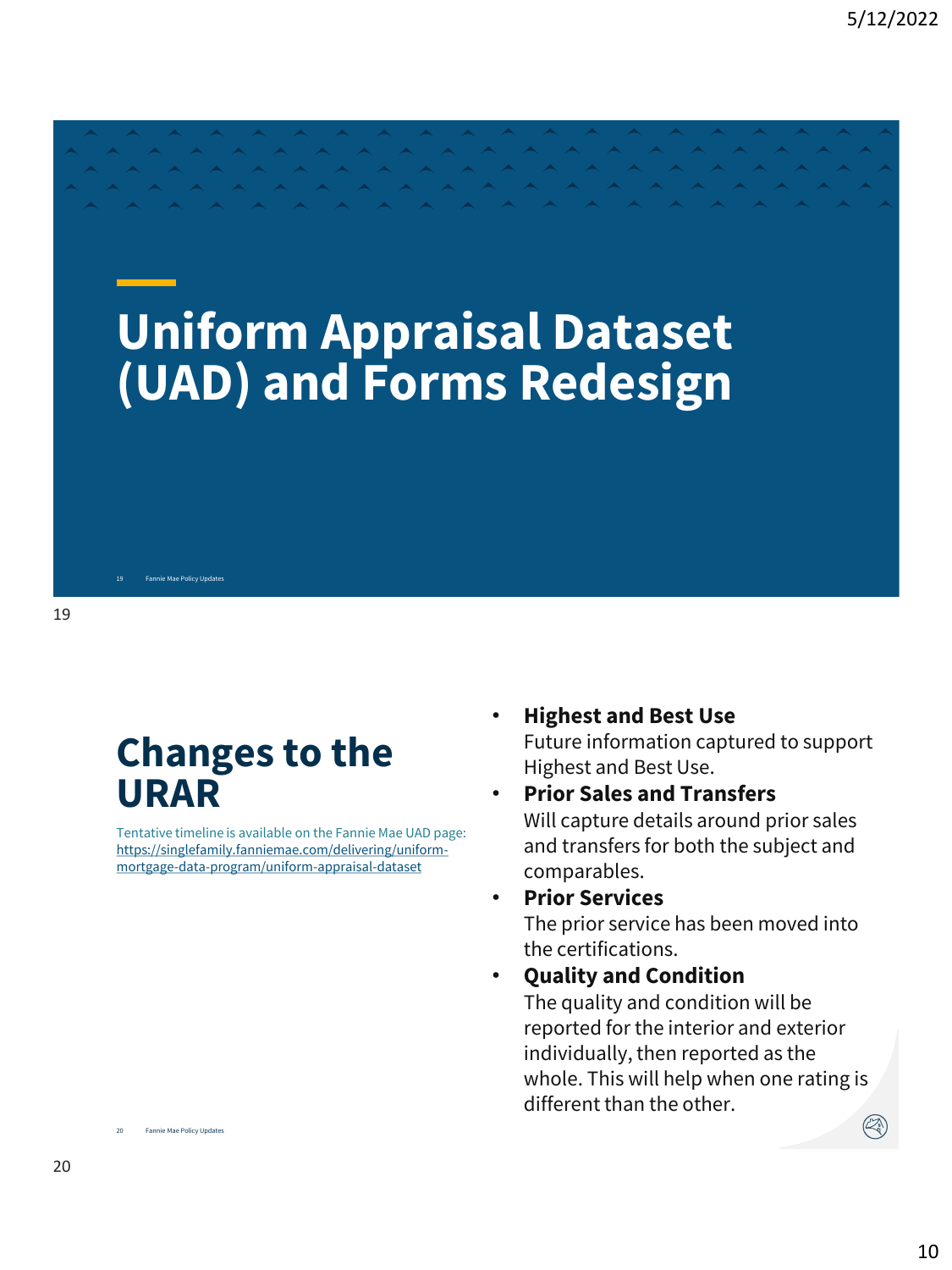Q

# **Highest and Best Use**



Example of the future URAR

#### Future information captured to support Highest and Best Use

| Is the present use of the subject property |     |                                                                                                                                                 |
|--------------------------------------------|-----|-------------------------------------------------------------------------------------------------------------------------------------------------|
| <b>Legally Permissible</b>                 | Yes | Yes<br><b>Financially Feasible</b>                                                                                                              |
| <b>Physically Possible</b>                 | Yes | <b>Maximally Productive</b><br>Yes                                                                                                              |
|                                            |     | Yes No<br>Is the highest and best use of the subject property as improved (or as proposed per plans and specifications) the present use? $\Box$ |
| <b>Highest and Best Use Commentary</b>     |     |                                                                                                                                                 |

21 Fannie Mae Policy Updates

## **Prior Sales and Transfers**

Details around prior sales and transfers for both the subject and comparables

| <b>Example shows prior transfer of the subject as</b> |
|-------------------------------------------------------|
| land being developed into a subdivision.              |

|                       |                                    | Prior sales and/or transfers of the subject property (minimum 3 year look back) |                                                                                                                                   |                                    |
|-----------------------|------------------------------------|---------------------------------------------------------------------------------|-----------------------------------------------------------------------------------------------------------------------------------|------------------------------------|
| <b>Transfer Terms</b> |                                    | Date                                                                            | <b>Amount</b>                                                                                                                     | <b>Data Source</b>                 |
|                       | Pre-Subdivision Sale               | 10/01/2015                                                                      | \$2,500,000                                                                                                                       | <b>Assessor Record</b><br>MI S     |
|                       |                                    |                                                                                 |                                                                                                                                   |                                    |
|                       | <b>Comparable Transfer History</b> |                                                                                 | Prior sales and/or transfers of the comparable properties from the 'Sales Comparison Approach' section (minimum 1 year look back) |                                    |
| â                     | <b>Transfer Terms</b>              | Date                                                                            | <b>Amount</b>                                                                                                                     | <b>Data Source</b>                 |
|                       | <b>Typically Motivated</b>         | 06/07/2017                                                                      | \$805,000                                                                                                                         | <b>MLS</b><br><b>Public Record</b> |
| Þ<br>None             |                                    |                                                                                 |                                                                                                                                   |                                    |
| 3<br>None             |                                    |                                                                                 |                                                                                                                                   |                                    |

# Sneak Peek **Example shows a prior transfer of the subject as land being developed into a subdivision**

|                        | <b>Subject Transfer History</b>    |                                                                                 |                                                                                                                                   |                                                                                                                                         |
|------------------------|------------------------------------|---------------------------------------------------------------------------------|-----------------------------------------------------------------------------------------------------------------------------------|-----------------------------------------------------------------------------------------------------------------------------------------|
|                        |                                    | Prior sales and/or transfers of the subject property (minimum 3 year look back) |                                                                                                                                   |                                                                                                                                         |
|                        | <b>Transfer Terms</b>              | Date                                                                            | Amount                                                                                                                            | Data Source                                                                                                                             |
|                        | <b>Typically Motivated</b>         | 07/10/2017                                                                      | \$700,000                                                                                                                         | <b>MLS</b><br><b>Assessor Record</b>                                                                                                    |
|                        |                                    |                                                                                 |                                                                                                                                   | Analysis of Prior Sale or Transfer History of Subject Property There has been little fluctuation in the market during the past 4 years. |
|                        | <b>Comparable Transfer History</b> |                                                                                 |                                                                                                                                   |                                                                                                                                         |
|                        |                                    |                                                                                 | Prior sales and/or transfers of the comparable properties from the 'Sales Comparison Approach' section (minimum 1 year look back) |                                                                                                                                         |
| ٠                      | <b>Transfer Terms</b>              | Date                                                                            | Amount                                                                                                                            | <b>Data Source</b>                                                                                                                      |
|                        |                                    |                                                                                 |                                                                                                                                   |                                                                                                                                         |
|                        | None                               |                                                                                 |                                                                                                                                   | <b>MLS</b><br><b>Assessor Record</b>                                                                                                    |
|                        | <b>Typically Motivated</b>         | 10/01/2018                                                                      | \$779,000                                                                                                                         | <b>MLS</b><br><b>Assessor Record</b>                                                                                                    |
|                        | <b>Typically Motivated</b>         | 09/15/2018                                                                      | \$725,000                                                                                                                         | MLS<br><b>Assessor Record</b>                                                                                                           |
| $\sharp$ 1<br>E2<br>e3 | <b>Typically Motivated</b>         | 12/31/2018                                                                      | \$750,000                                                                                                                         | MLS<br><b>Assessor Record</b>                                                                                                           |

A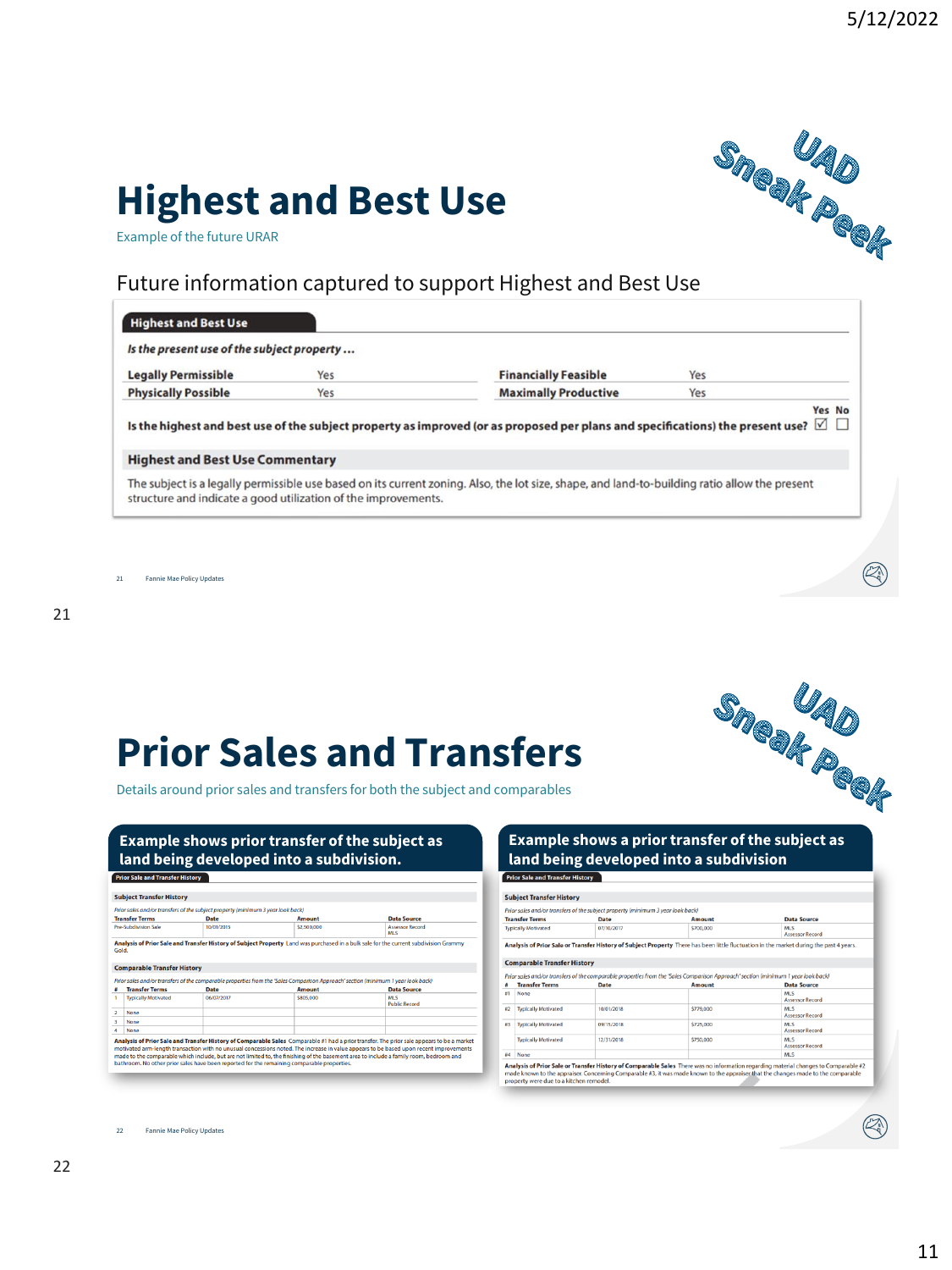**Prior Services**

The prior service has been moved into the certifications.

The appraiser will choose which applies.

26. I have not performed any service regarding the subject property within the three years preceding the agreement to perform this assignment.

26. I have performed services regarding the subject property within the three years preceding the agreement to perform this assignment. Description of Prior Services: Performed an appraisal for refinance purposes in 2017.

23 Fannie Mae Policy Updates

23

24

Example quality and condition report **Quality and Condition**

The quality and condition will be reported for the interior and exterior individually, then reported as the whole.

| <b>Overall Quality and Condition</b> |    |                                     |  |
|--------------------------------------|----|-------------------------------------|--|
| <b>Overall Quality</b>               | 04 | <b>Overall Condition</b>            |  |
| <b>Exterior Quality</b>              | 04 | <b>Exterior Condition</b>           |  |
| <b>Interior Quality - Primary</b>    |    | <b>Interior Condition - Primary</b> |  |
| Dwelling                             | Q4 | Dwelling                            |  |
| <b>Interior Quality - ADU</b>        | 04 | <b>Interior Condition - ADU</b>     |  |





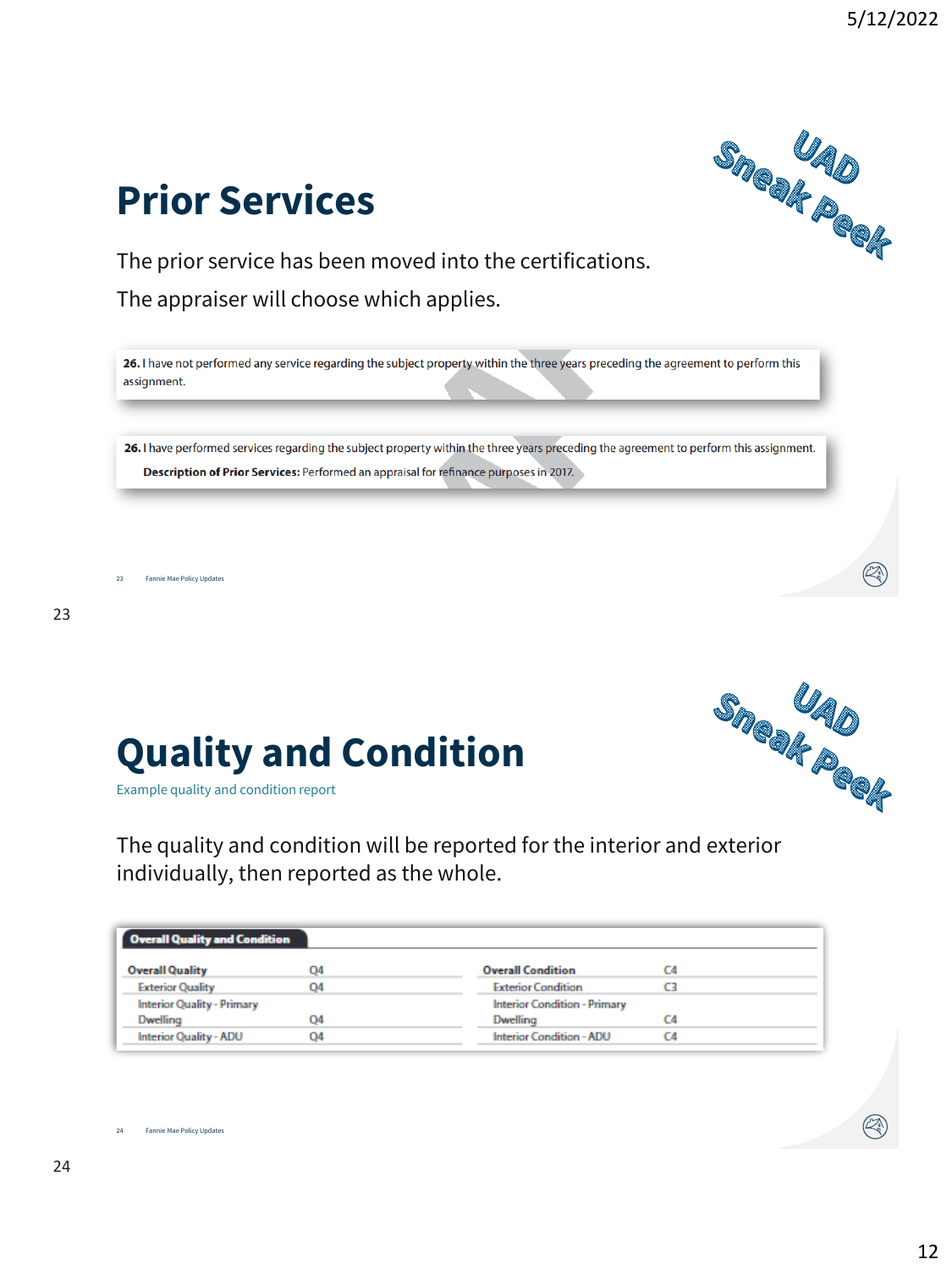# Exterior Quality and Condition<br>The appraiser will be able to support their quality and condition ratings **Exterior Quality and Condition**

with facts about the property, removing subjectivity.

| <b>Quality and Condition</b>               |                                                                                                                            |                                                                              |                                  |                          |
|--------------------------------------------|----------------------------------------------------------------------------------------------------------------------------|------------------------------------------------------------------------------|----------------------------------|--------------------------|
| <b>Exterior Quality Rating</b>             | O <sub>3</sub>                                                                                                             |                                                                              | <b>Exterior Condition Rating</b> | C <sub>1</sub>           |
|                                            | The table below supports the Exterior Quality and Condition ratings and reflects the market value condition of this report |                                                                              |                                  |                          |
| <b>Exterior Features</b><br><b>Feature</b> | <b>Detail</b>                                                                                                              | <b>Quality Comment</b>                                                       | <b>Condition Status</b>          | <b>Condition Comment</b> |
| <b>Exterior Walls and Trim</b>             | <b>Cement Board</b>                                                                                                        | The exterior of the homes<br>is a mix of Hardie plank and<br>stone.          | New or Like New                  |                          |
| <b>Foundation</b>                          | <b>Poured Concrete   Basement</b>                                                                                          | Subject has a walkout lower<br>level, concrete covered with<br>Hardie plank. | New or Like New                  |                          |
| Roof                                       | Composition   Less than<br>1 year                                                                                          | Roof is covered with a 50 year<br>composition roof.                          | New or Like New                  |                          |
| <b>Windows</b>                             | Subject has a mix of double<br>hung and casement<br>windows, all are low e.                                                | Windows are metal clad with<br>paintable wood interior.                      | New or Like New                  |                          |

25 Fannie Mae Policy Updates

# **Interior Quality and Condition**

Quality and Condition section

This table represents facts about the interior of the subject property, allowing for specifics based on:

- Kitchen and bath(s)
- Update status
- When it was last updated
- Freeform comments about quality
- Condition Status
- Overall comments if needed

The appraiser can also detail flooring, walls, and ceilings.

|                                                      | ty and Condition                                                                                                          |                      |                                                                        |                                                                                                         |                                                                                                     |                         | Sneak Peek               |
|------------------------------------------------------|---------------------------------------------------------------------------------------------------------------------------|----------------------|------------------------------------------------------------------------|---------------------------------------------------------------------------------------------------------|-----------------------------------------------------------------------------------------------------|-------------------------|--------------------------|
| <b>Quality and Condition</b>                         |                                                                                                                           |                      |                                                                        |                                                                                                         |                                                                                                     |                         |                          |
| <b>Interior Quality Rating</b>                       | O <sub>3</sub>                                                                                                            |                      |                                                                        |                                                                                                         | <b>Interior Condition Rating</b>                                                                    |                         |                          |
| <b>Kitchen and Bathroom Details</b>                  | The tables below support the Interior Quality and Condition ratings and reflect the market value condition of this report |                      |                                                                        |                                                                                                         |                                                                                                     |                         |                          |
| Room                                                 | <b>Update Status</b>                                                                                                      | <b>Time Frame</b>    |                                                                        | <b>Quality Comment</b>                                                                                  |                                                                                                     | <b>Condition Status</b> | Comment                  |
| Kitchen IRI<br>Level 1                               | <b>Fully Updated</b>                                                                                                      |                      | Less than 1 year                                                       |                                                                                                         | High quality cabinets.<br>granite counters, Viking<br>appliances, sink is<br>located in an oversize | New or Like New         |                          |
| Full Bathroom IR<br>Level 1                          | <b>Fully Updated</b>                                                                                                      | Less than 1 year     |                                                                        | island.<br>Separate tub and<br>shower, large room, tile<br>on the floor and walls.<br>granite counters. |                                                                                                     | New or Like New         |                          |
| Full Bathroom (R)<br>Level B1                        | <b>Fully Updated</b>                                                                                                      | Less than 1 year     |                                                                        | Tile on the floor, walls,<br>and shower; granite<br>counters.                                           |                                                                                                     | New or Like New         |                          |
| Half Bathroom IR<br>Level B1                         | <b>Fully Updated</b>                                                                                                      | Less than 1 year     |                                                                        | Pedestal Sink, tile floor,                                                                              |                                                                                                     | New or Like New         |                          |
| <b>Overall Update Status for</b><br><b>Bathrooms</b> |                                                                                                                           | <b>Fully Updated</b> |                                                                        |                                                                                                         |                                                                                                     |                         |                          |
| <b>Interior Features</b>                             |                                                                                                                           |                      |                                                                        |                                                                                                         |                                                                                                     |                         |                          |
| Feature                                              | <b>Detail</b>                                                                                                             |                      | <b>Quality Comment</b>                                                 |                                                                                                         |                                                                                                     | <b>Condition Status</b> | <b>Condition Comment</b> |
| Flooring                                             | Carpet<br>Ceramic Tile                                                                                                    |                      | 18° square stone tile.                                                 | Carpet is Nylon short loop.                                                                             | New or Like New                                                                                     |                         |                          |
|                                                      | <b>Engineered Wood</b>                                                                                                    |                      |                                                                        |                                                                                                         | New or Like New<br>New or Like New                                                                  |                         |                          |
| Walls and Ceiling                                    | 8'   10'+ Beamed                                                                                                          |                      | 6" engineered oak plank.<br>Beamed 10' ceilings<br>on the first level. |                                                                                                         | New or Like New                                                                                     |                         |                          |
|                                                      |                                                                                                                           |                      |                                                                        |                                                                                                         |                                                                                                     |                         |                          |
| <b>Overall Update Status for</b>                     |                                                                                                                           |                      |                                                                        |                                                                                                         |                                                                                                     |                         |                          |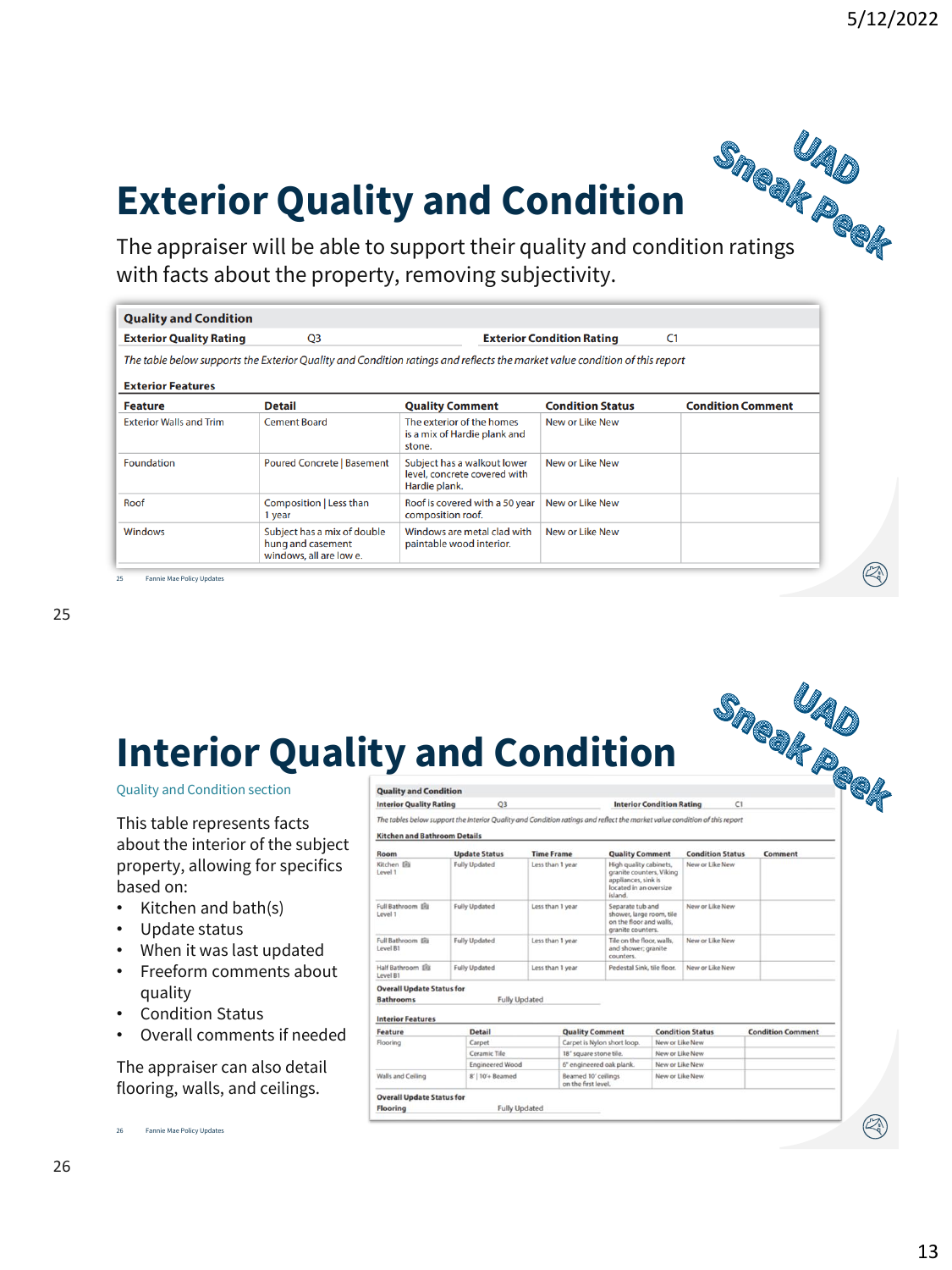### **Appraiser Quality Monitoring (AQM)**

Promoting quality in the loan origination process

**Appraiser Quality Monitoring provides appraisers and industry partners with actionable feedback to improve consistency, manage risk, and increase confidence in the appraisal process.**

27 Fannie Mae Policy Updates

### **Categories of Actions**



28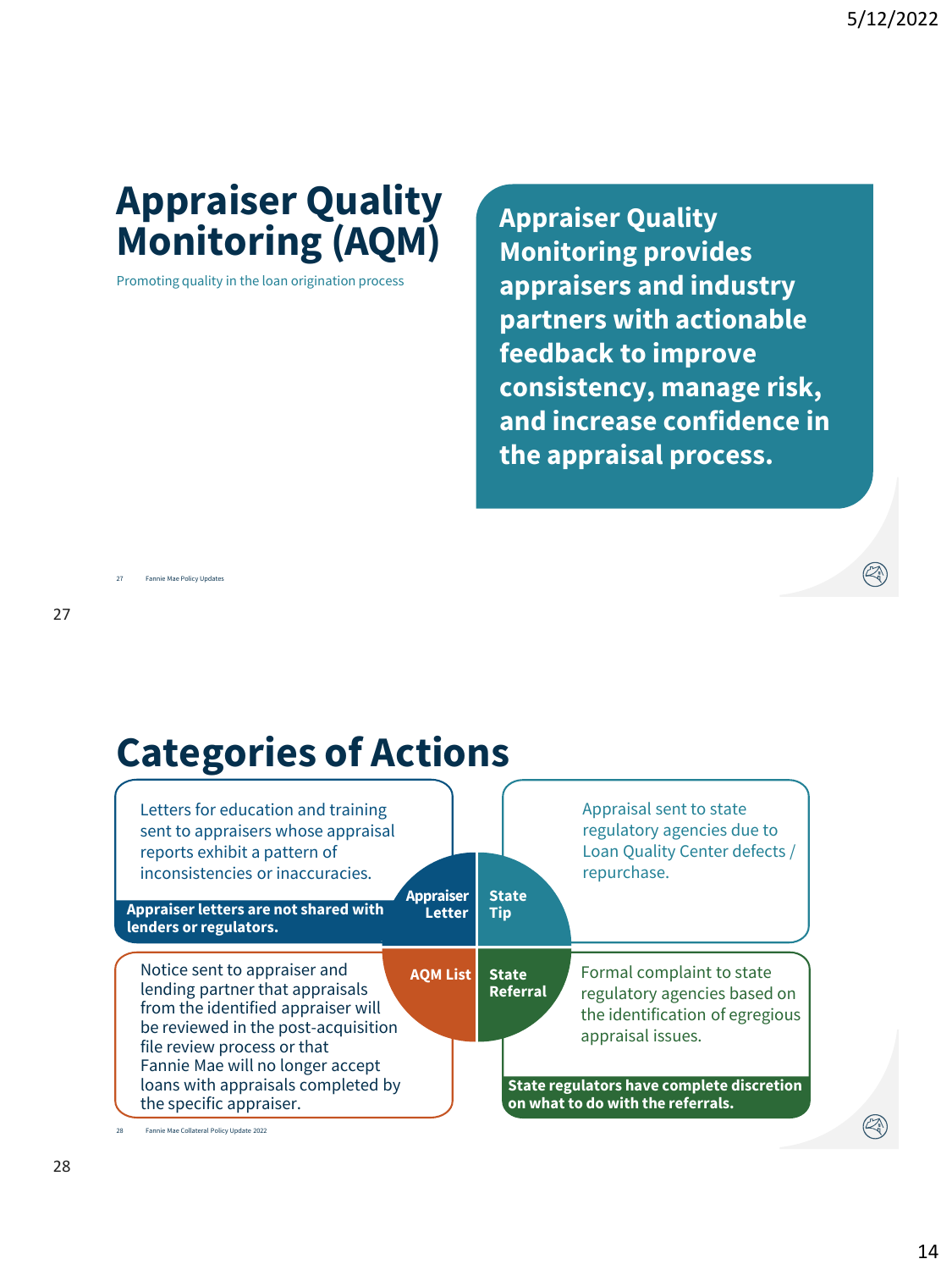#### **Appraiser Letter Watch State Referral**

### **Appraiser Letter process flow**

Targeted correspondence with individual appraisers has proven to be an effective way to improve data quality



Fannie Mae Policy Updates



In line with industry concerns and feedback, Fannie Mae notifies state regulatory agencies of specific appraisal issues and the general category of valuation defects found to improve appraisal quality.



#### **Fannie Mae will not provide additional details on State Tips unless required by the state agency.**